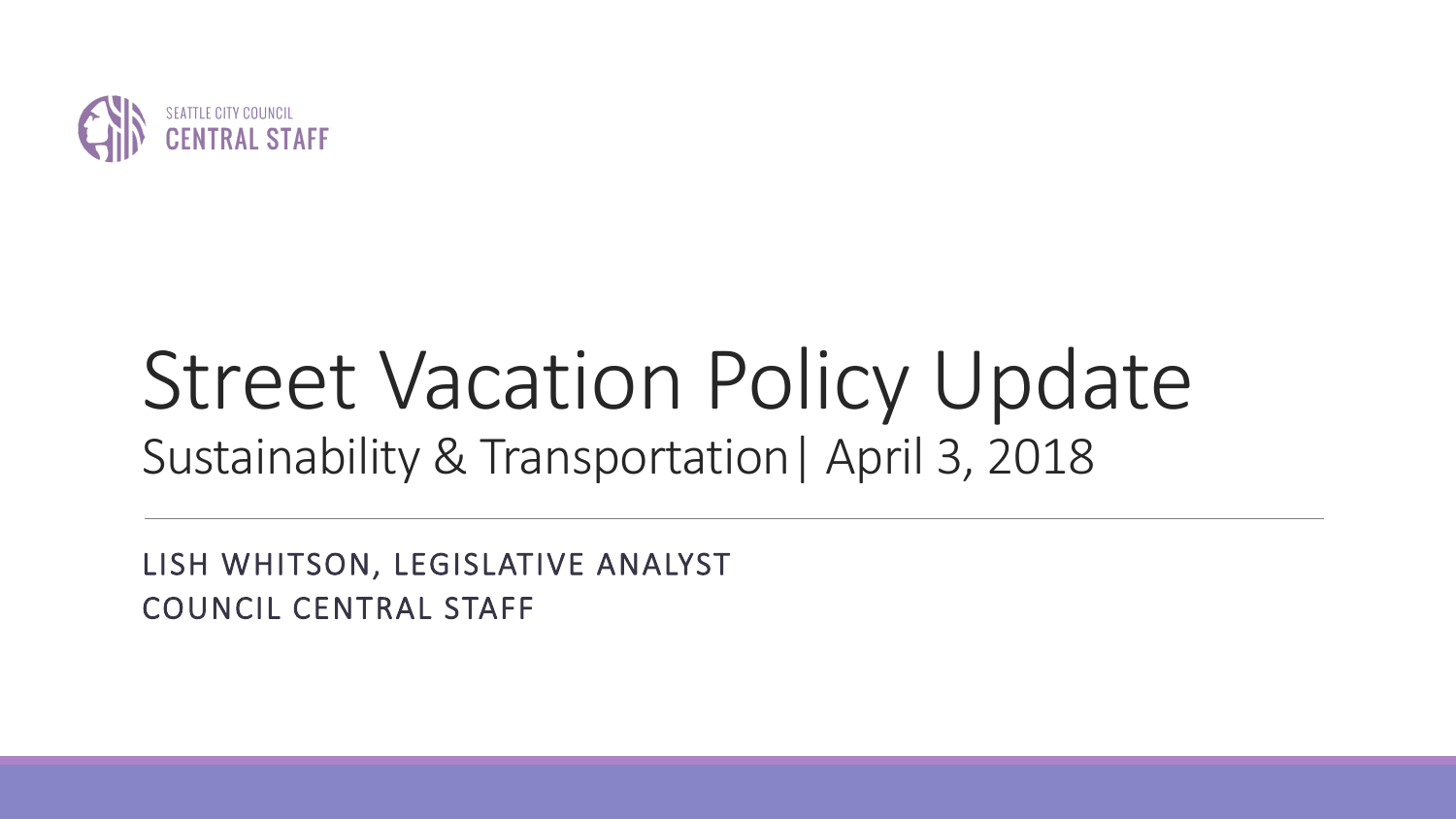## **Outline**

- I. History of Policies and Update
- II. Principles of Policy Update
- III. Key Changes to Policies

New: Public Trust Functions

New: Public Benefits

New: Process and Community Engagement

- IV. Related Legislation
- V. Next Steps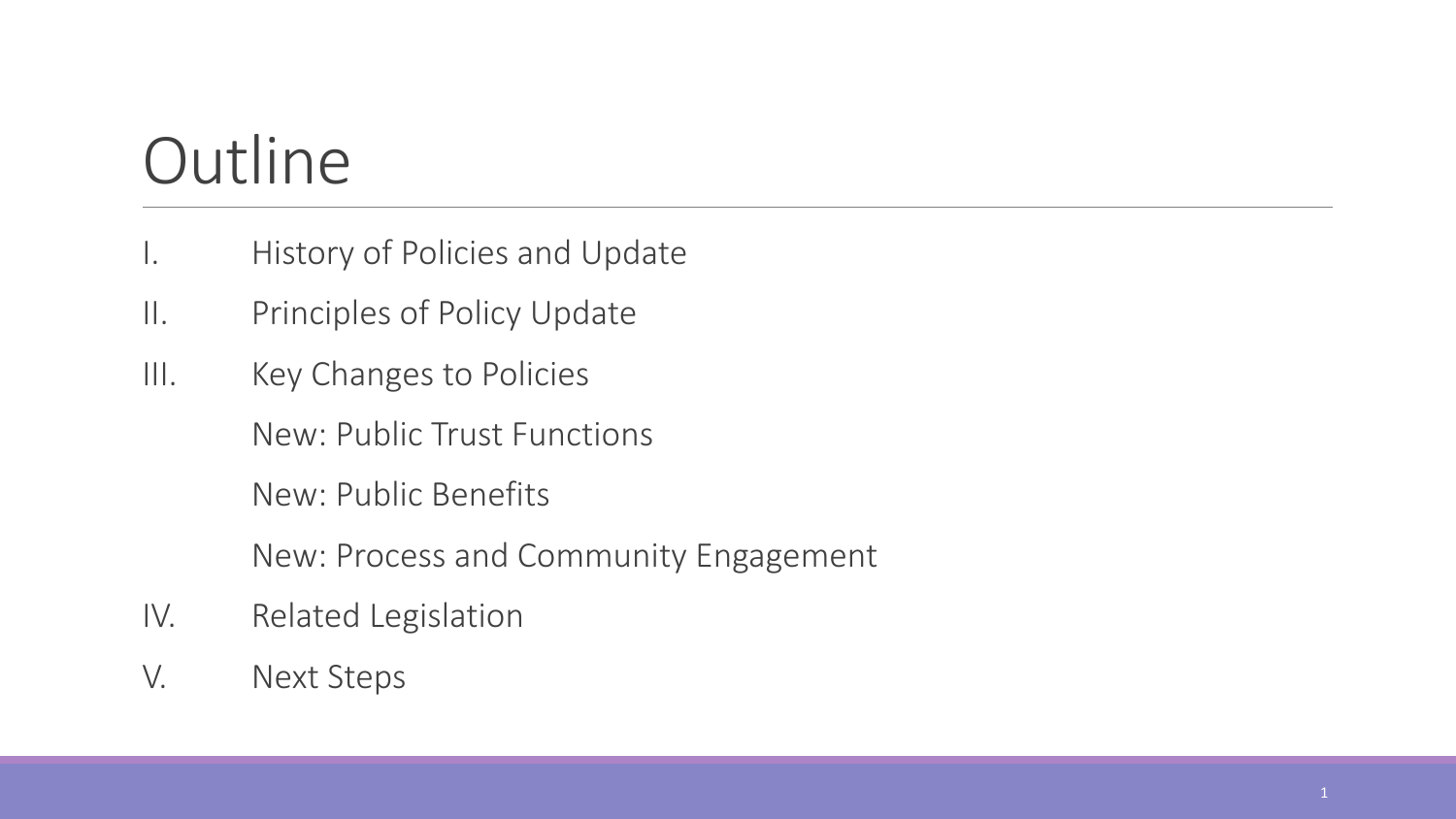### What is a Street Vacation?

- Process for property owners to acquire streets
- Only abutting owners can petition Council\*
- Result of special status of streets
- Requires analysis of impacts of the vacation
- Requires public benefits
- Council has broad discretion to approve, condition, or deny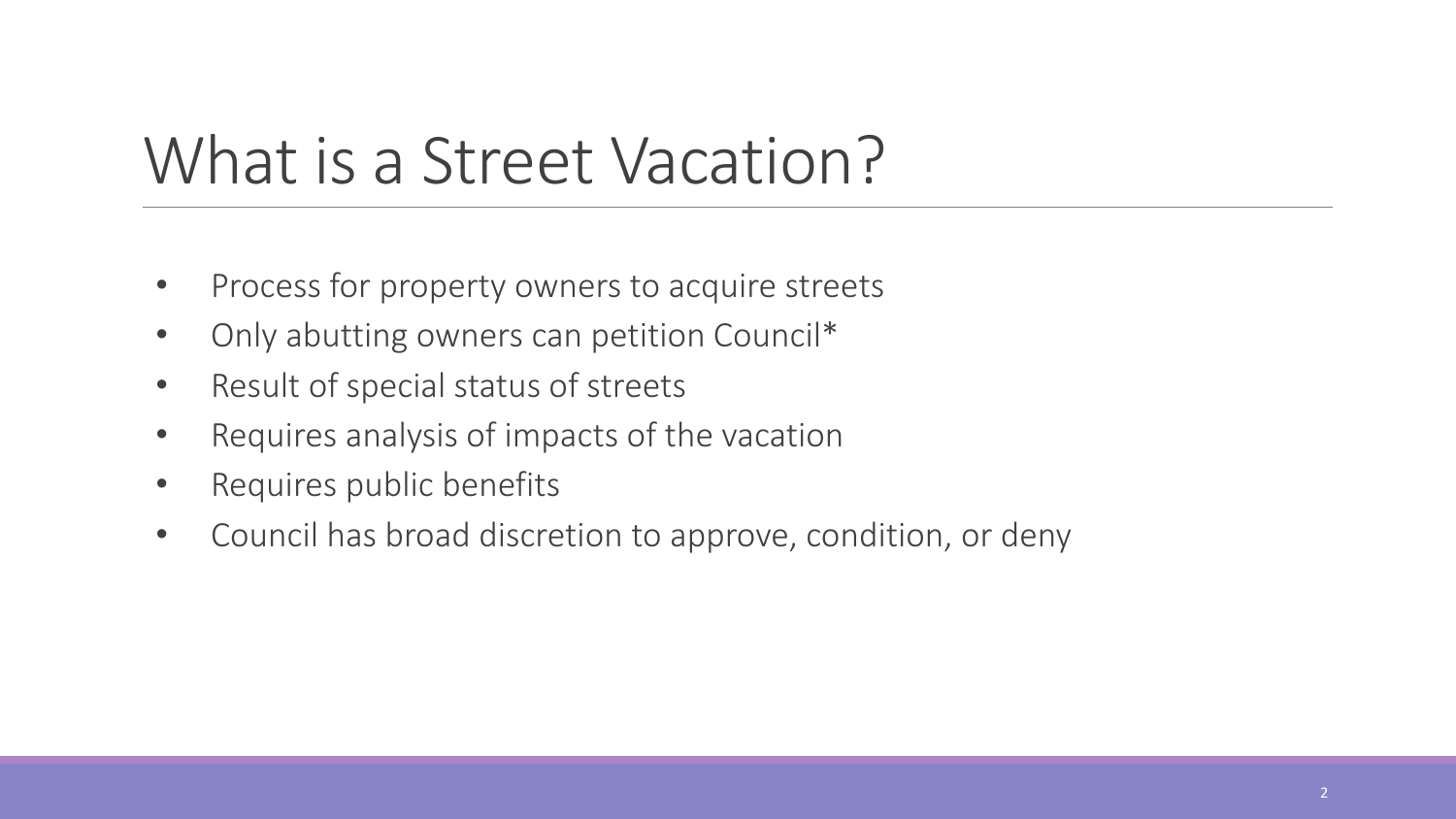# History / Context

#### 1901 Revised Code of Washington 35.79

- City Council decision
- Requires Council to accept petitions from abutting property owners
- Requires Council to hold a public hearing
- Special rules for shoreline street ends
- 1965 Seattle Municipal Code Chapter 15.62
- 1986 Seattle Street Vacation Policies last amended 2009
- 2015 Statement of Legislative Intent
- 2016 Seattle Department of Transportation Report
- 2017 Street Vacation Workgroup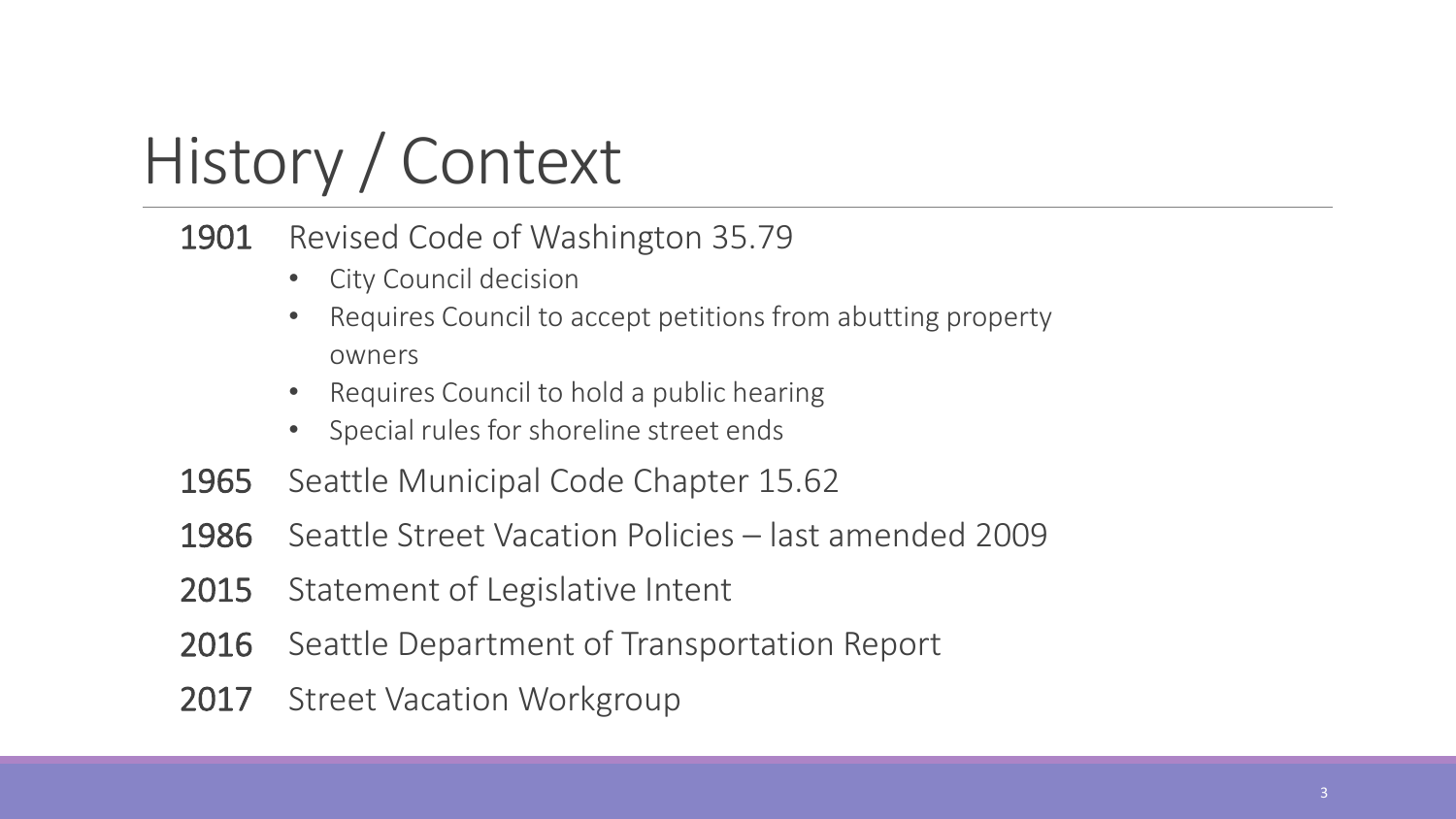# History / Context









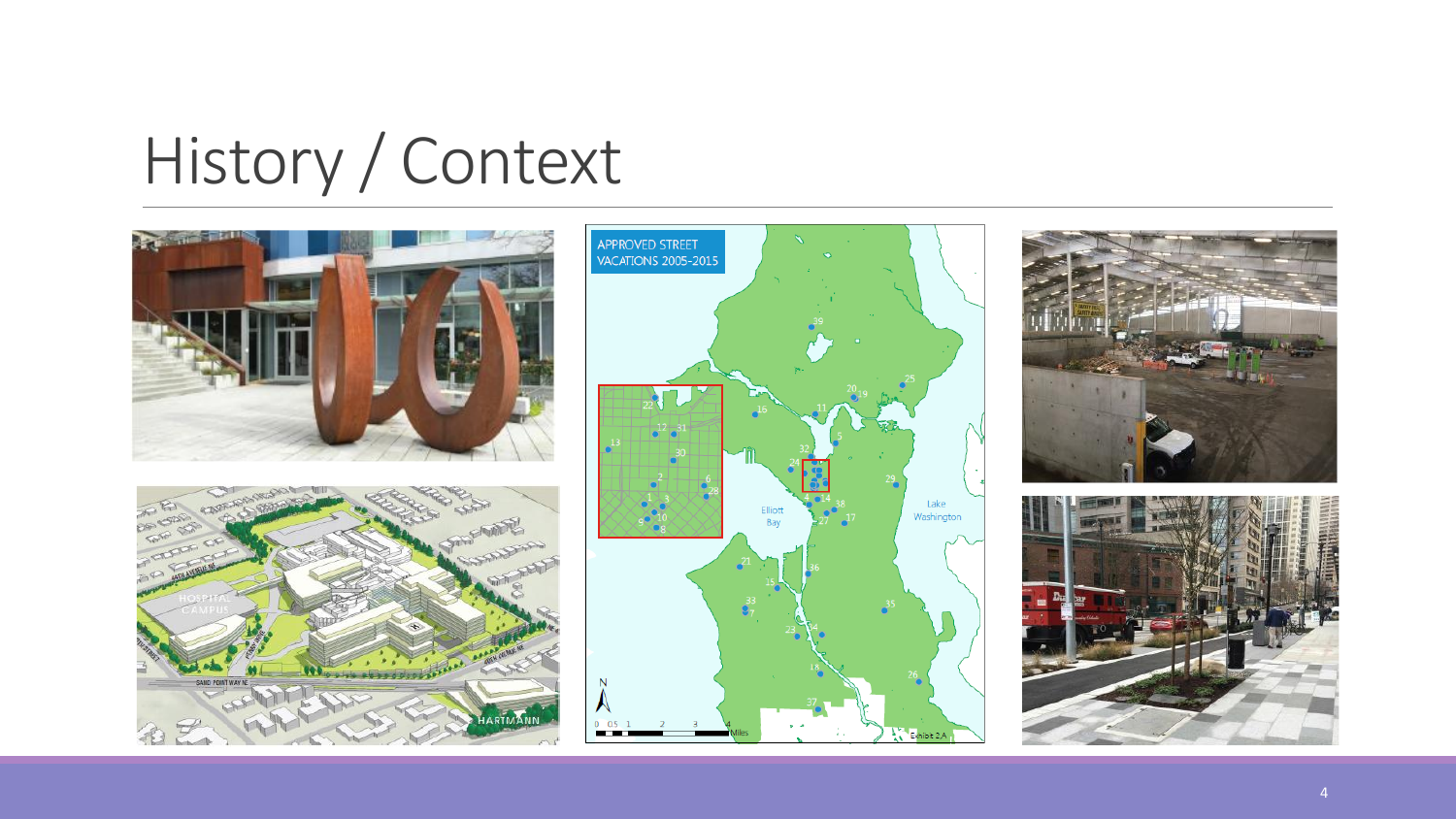### Thanks: Street Vacation Stakeholder Workgroup

Mark Brands – Site Workshop Alex Brennan - Capitol Hill Housing Sally Clark - UW Theresa Doherty - UW Howard Greenwich - Puget Sound Sage Alex Hudson - First Hill Improvement Association Michael Jenkins - Design Commission Ellen Kissman – Yesler Community Collaborative Michael Laslett - SEIU 925 Abby Lawlor - UNITE HERE Local 8 Shannon Loew - Consultant/Design Commission Xochitl Maykovich - Washington CAN Murphy McCullough – Skanska Leslie Morishita – InterIm CDA

Eric Oliner – Providence Health & Services John Pehrson – SLU Community Council John Savo - NBBJ/Design Commission John Schoettler - Amazon Ross Tilghman - Transportation Consultant/Design Commission Mike Woo - Vulcan John Howell – Cedar River Group (facilitator)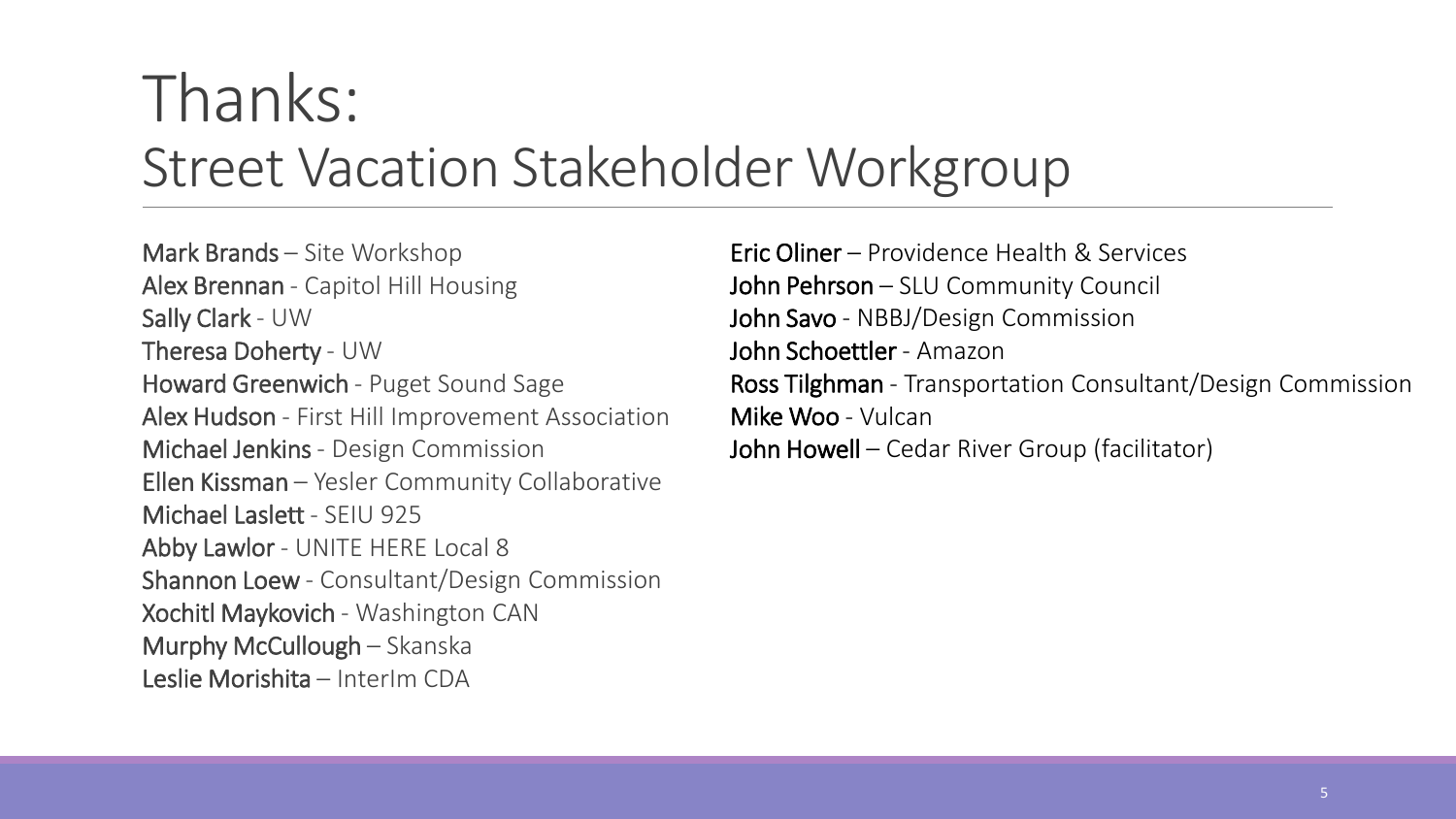### Thanks: City Staff

#### Seattle Department of Transportation

Beverly Barnett Dongho Chang Bill LaBorde Jonathan Lewis Kevin O'Neill Dawn Schellenberg Elizabeth Sheldon

#### Seattle Design Commission

Michael Jenkins Valerie Kinast

Seattle Department of Construction and Inspections Stephanie Haines Lisa Rutzick

Seattle Department of Neighborhoods Jesseca Brand Sarah Sodt

Seattle City Attorney's Office Patrick Downs

Office of Councilmember Mike O'Brien Susie Levy Jasmine Marwaha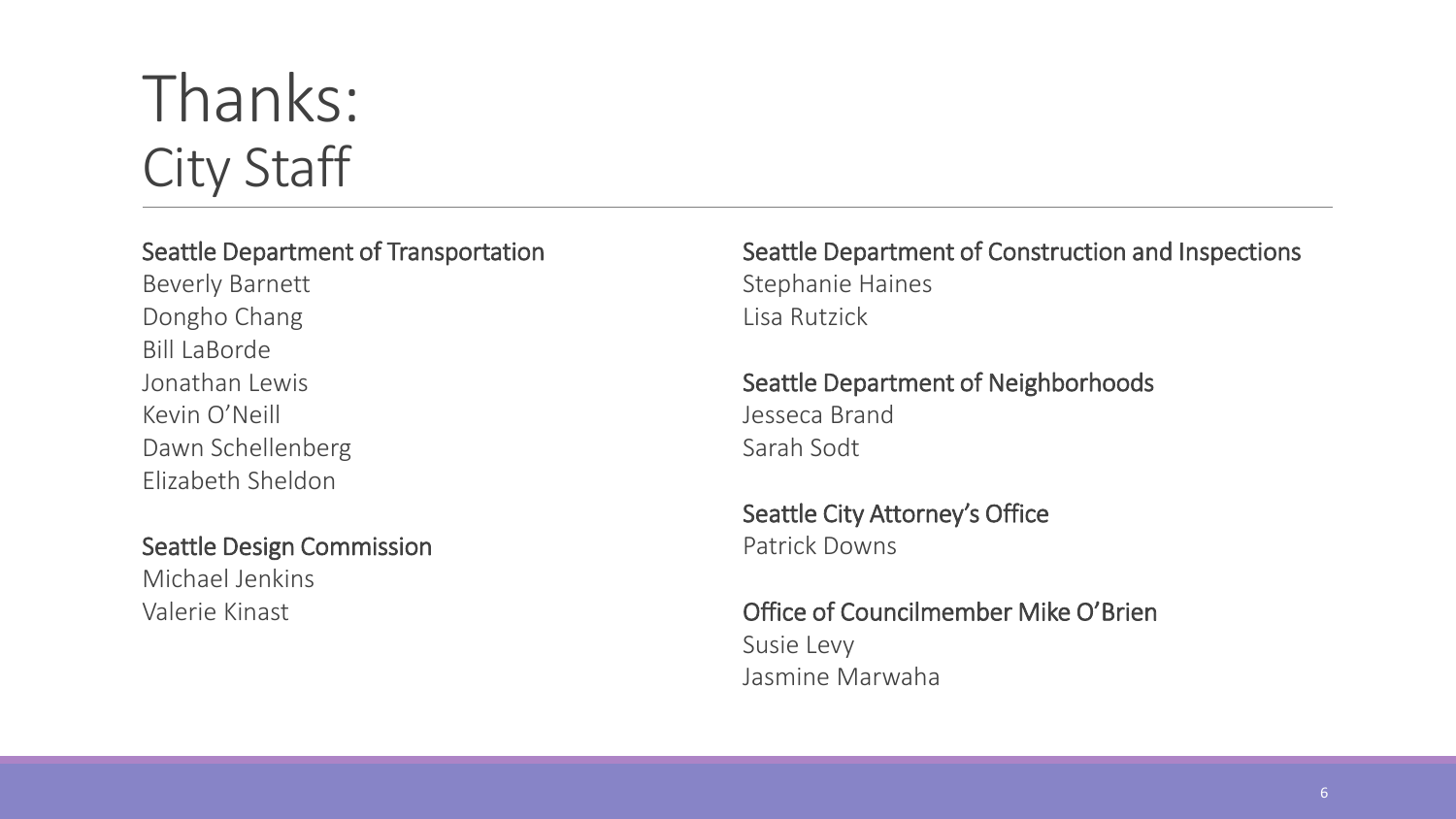## Principles

- Race and Social Equity
- Community Engagement
- Acknowledge Public Trust Functions
- Make Process Transparent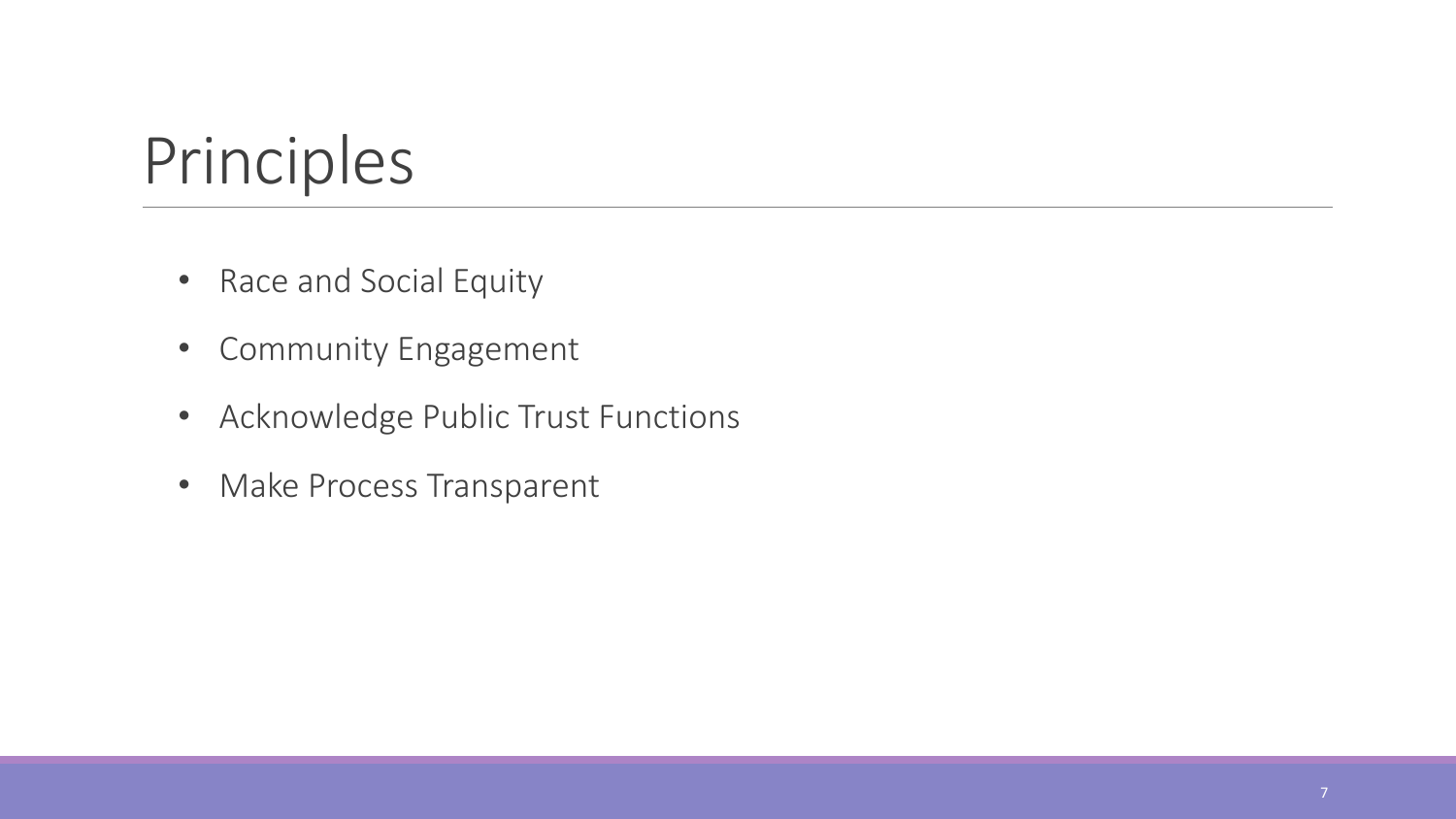### Key Changes: Public Trust Functions

#### Current:

- Circulation
- Access
- Utilities
- Light and Air
- Open Space
- Views

#### New:

- Free Speech
- Public Assembly
- Land Use and Urban Form

(was separate area of analysis)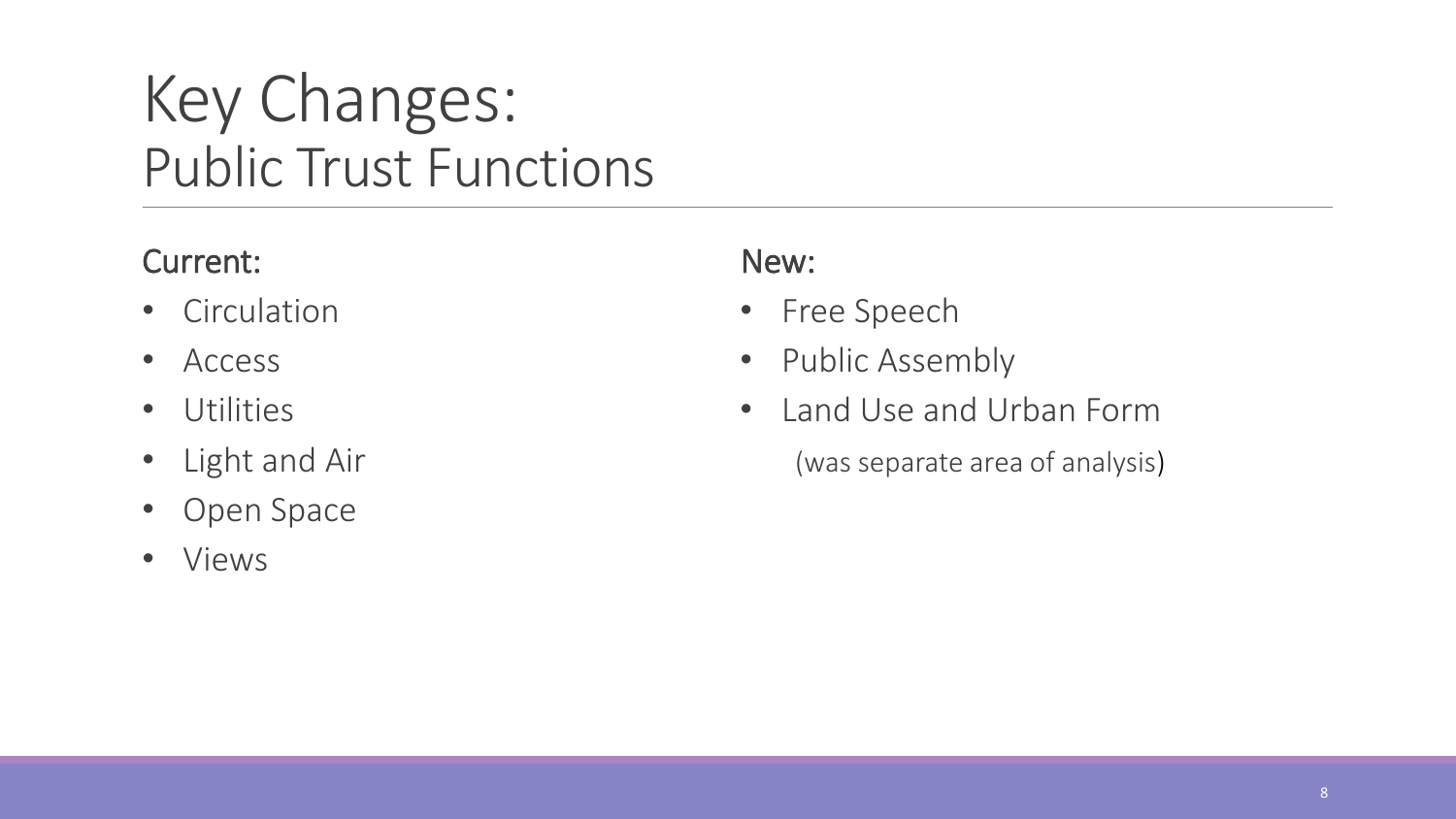### Key Changes: Amend Public Benefit Discussion

- Recognize race and social equity
- Consider ideas proposed by the public
- Recognize agreements with community
- Merge on-site and off-site physical public benefits
- Allow for programmatic public benefits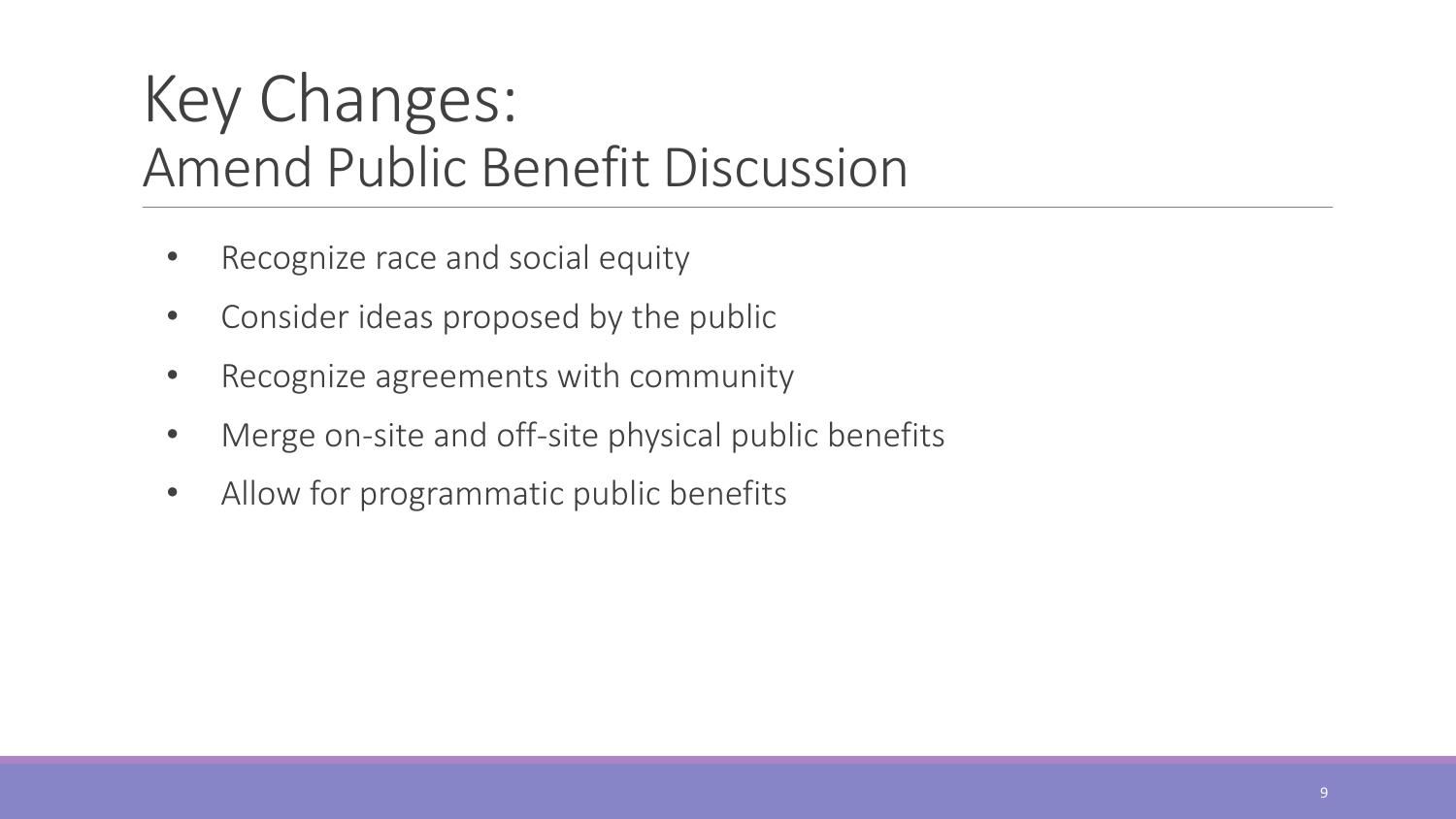### Key Changes: Clarify Process & Require Community Engagement

- Add a new section on process
- Use a two stage review: Public Trust Analysis and Public Benefit Analysis
- Distinguish between complex and simple vacations
- Require early community engagement
- Provide opportunity for early Council forum or briefing
- Provide opportunity for Design Commission public benefits subcommittee
- Clarify sequencing of reviews